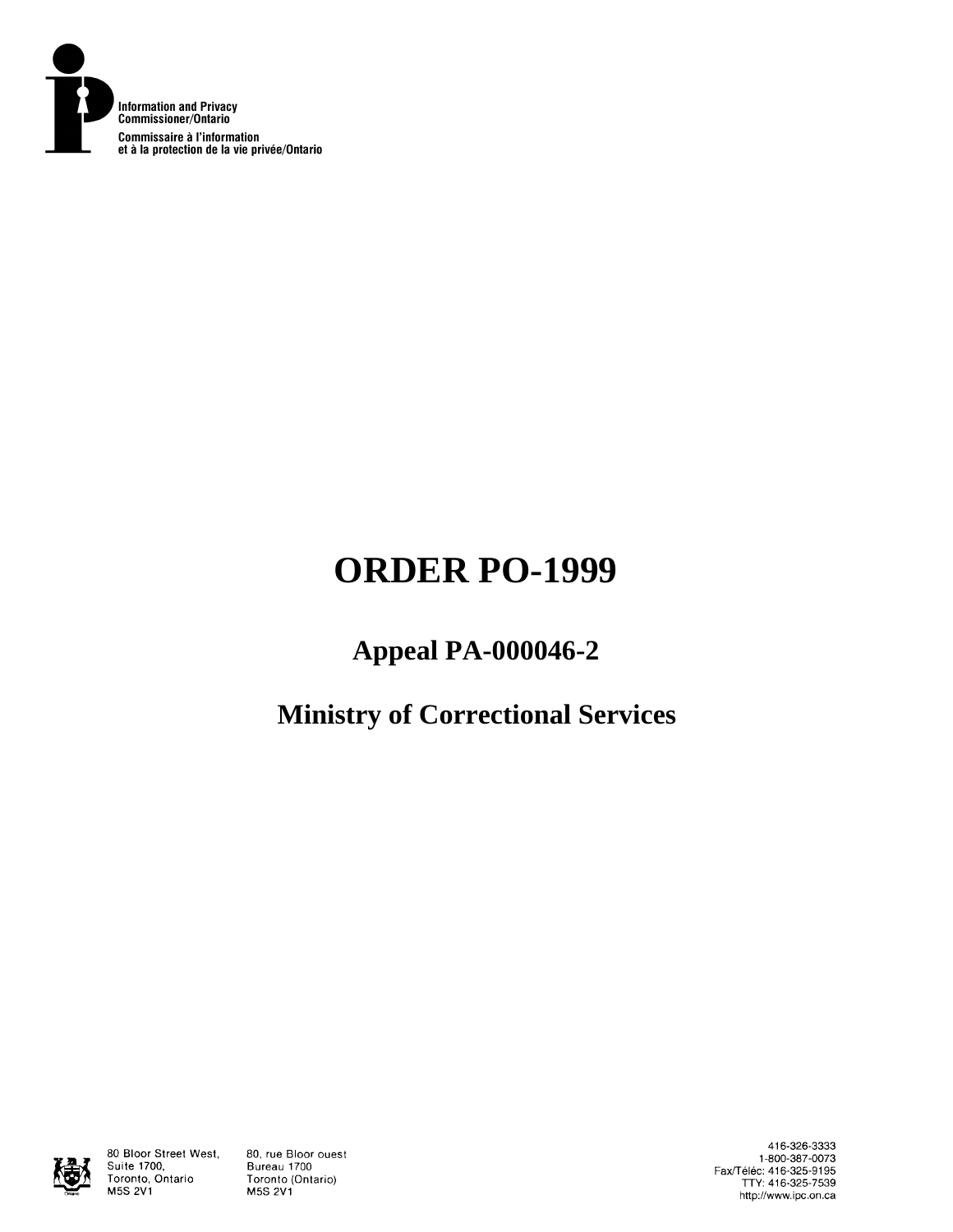## **NATURE OF THE APPEAL:**

The Ministry of Correctional Services (the Ministry) received four requests under the *Freedom of Information and Protection of Privacy Act* (the *Act*) for access to records relating to certain named and unnamed individuals. All the requests sought access to records relating to allegations of sexual abuse in Cornwall, Ontario and were made by a representative of the media.

The Ministry located and identified a number of responsive records and denied access to them on the basis that section 65(6) of the *Act* applied. The requester appealed the decisions to deny access. These appeals were resolved through the issuance of Order PO-1905 in which Senior Adjudicator David Goodis held that section 65(6) did not apply to the records at issue. As a result, the Ministry was ordered to provide the appellant with an access decision. The Ministry initiated an application for the judicial review of the decision in Order PO-1905 on the basis that the records are excluded from the scope of the *Act* as a result of the application of section 65(6).

In accordance with the order provisions of Order PO-1905, the Ministry issued a decision and applied the discretionary exemptions in sections 13(1) (advice or recommendations) and 19 (solicitor-client privilege), along with the mandatory exemption in section 21(1) (invasion of privacy) to the records. In support of its contention that the records are exempt under sections 21(1), the Ministry relies on a number of presumptions in section 21(3) of the *Act*, as well as certain considerations listed in section 21(2) of the *Act*.

The appellant appealed the Ministry's decision and also made reference to the possible application of the "public interest override" provision in section 23 of the *Act*. Mediation of the appeal was not possible and the matter was referred to the adjudication stage of the process. I decided to seek the representations of the Ministry, initially. The Ministry made submissions in response to the Notice, which were shared with the appellant, in their entirety. The Ministry withdrew its reliance on the advice or recommendations exemption in section 13(1) of the *Act*. As this is a discretionary exemption, it will not be necessary to address its application to the records further. The appellant was then invited to make submissions in response to a revised Notice of Inquiry and did so. The representations of the appellant were then shared with the Ministry, who declined to make additional reply submissions.

## **RECORDS AT ISSUE:**

The records at issue in this appeal consist of notes, correspondence, newspaper articles, pleadings, investigation reports, facsimiles, e-mails and various other documents. The records have been grouped by the Ministry on the basis of their place of origin in its record-holdings. Record Groups A and B, consisting of 50 and 28 pages of documents respectively, were located in the Ministry's Community and Young Offender Services Division. Record Group C, consisting of 381 pages of documents originated in a litigation file compiled by the Ministry's Legal Services Branch.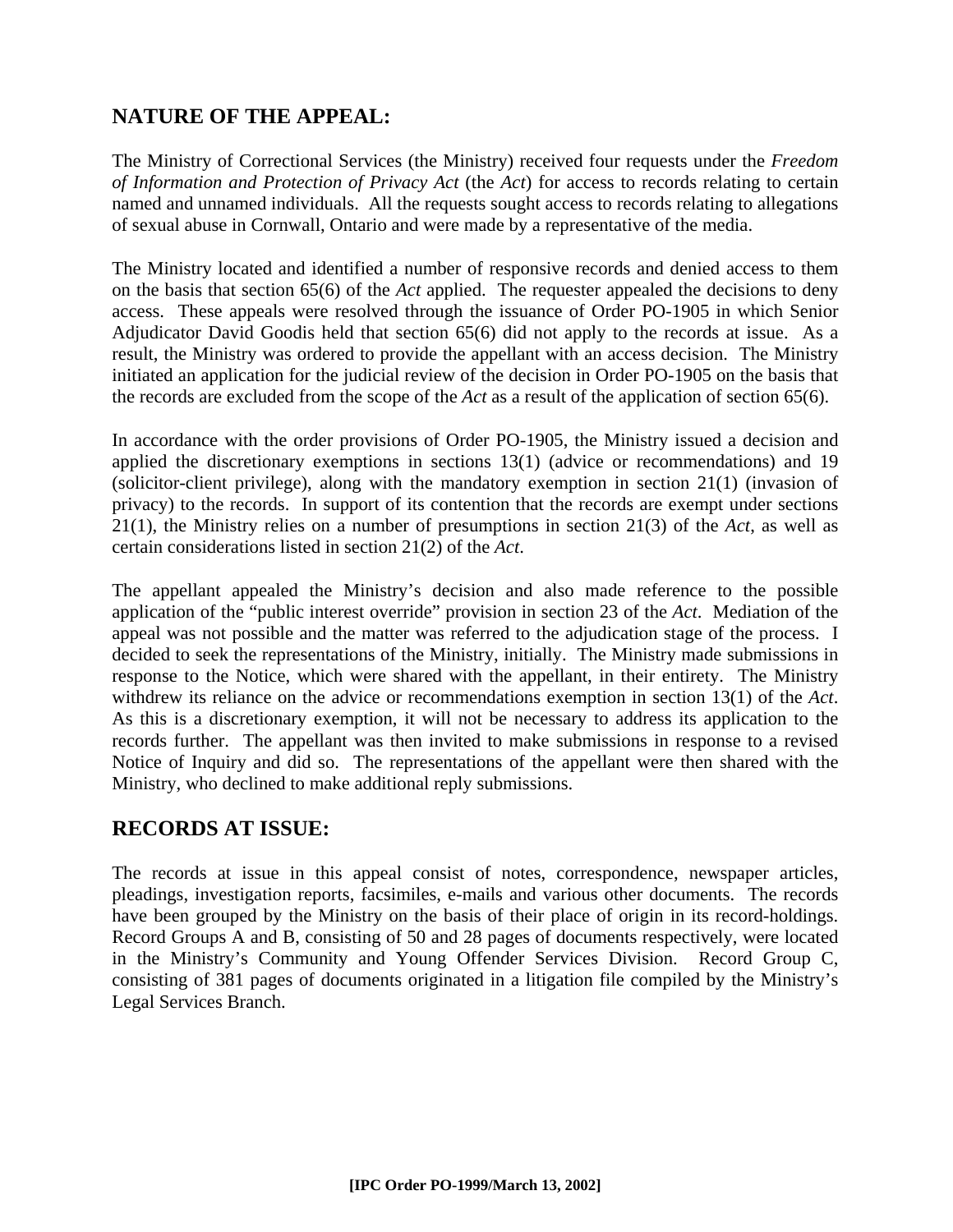### **DISCUSSION:**

#### **SOLICITOR-CLIENT PRIVILEGE**

The Ministry takes the position that all of the records at issue in this appeal are exempt from disclosure under the solicitor-client privilege exemption in section 19 of the *Act*. It argues that the records qualify for the privilege as they represent confidential communications between a solicitor and client or they are subject to "litigation privilege". Section 19 states:

A head may refuse to disclose a record that is subject to solicitor-client privilege or that was prepared by or for Crown counsel for use in living legal advice or in contemplation of or for use in litigation.

Section 19 encompasses two heads of privilege: (1) solicitor client communication privilege; and (2) litigation privilege.

#### **The Submissions of the Parties with Respect to Section 19**

The Ministry submits that:

The exempt records reflect confidential communications between the Ministry and Crown counsel responsible for responding to civil actions on behalf of the Ministry. Several of the responsive records also reflect confidential communications with a Crown Attorney. The exempt information also consists in part of communications which directly relate to the seeking of legal advice by the Ministry and the provision of legal advice by Crown counsel.

. . .

The Ministry has also applied section 19 to confidential communications between Legal Counsel representing other parties and the Ministry. Release of this information would reveal legal advice. The Ministry submits that the content of the records exempted under section 19 is supportive of this position.

The exempt information was also prepared by or for Crown counsel for use in giving legal advice, in contemplation of litigation and for use in past, current and potential future litigation relating to allegations of misconduct involving Ministry employees.

. . .

It should be noted that three civil actions have been brought against the Ministry in relation to allegations of sexual abuse in Cornwall, Ontario involving former Ministry employees. Two of the civil actions, involving a number of plaintiffs, are currently before the courts. In one of the outstanding cases, the Court has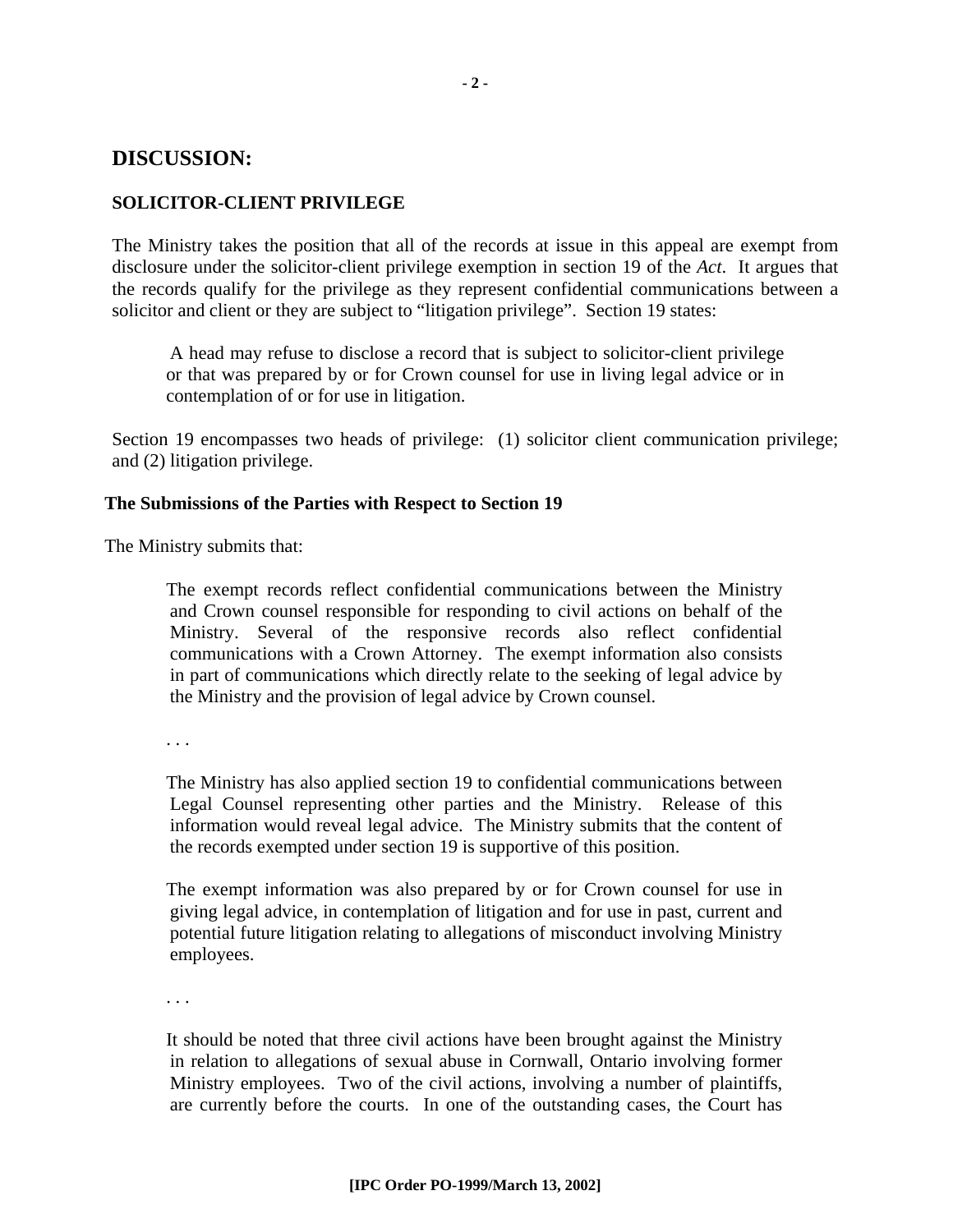ordered a publication ban and as such, more detailed comment in this submission would be inappropriate.

The Ministry submits that it is not aware of any circumstances which would suggest that solicitor-client privilege has been waived with respect to any of the records exempted in accordance with section 19.

The appellant makes the following representations on the application of section 19 to the records. She states:

Since the request in this case was made before the institution of civil litigation, there must exist records which were prepared before litigation was contemplated. Even if these records are now concerned in the litigation, it cannot be said that they were prepared to assist litigation.

#### **Solicitor-Client Communication Privilege**

Solicitor-client communication privilege protects direct communications of a confidential nature between a solicitor and client, or their agents or employees, made for the purpose of obtaining professional legal advice. The rationale for this privilege is to ensure that a client may confide in his or her lawyer on a legal matter without reservation (Order P-1551).

The Supreme Court of Canada has described this privilege as follows:

... all information which a person must provide in order to obtain legal advice and which is given in confidence for that purpose enjoys the privileges attaching to confidentiality. This confidentiality attaches to all communications made within the framework of the solicitor-client relationship ... [*Descôteaux v. Mierzwinski* (1982), 141 D.L.R. (3d) 590 at 618, cited in Order P-1409]

The privilege has been found to apply to "a continuum of communications" between a solicitor and client:

... the test is whether the communication or document was made confidentially for the purposes of legal advice. Those purposes have to be construed broadly. Privilege obviously attaches to a document conveying legal advice from solicitor to client and to a specific request from the client for such advice. But it does not follow that all other communications between them lack privilege. In most solicitor and client relationships, especially where a transaction involves protracted dealings, advice may be required or appropriate on matters great or small at various stages. There will be a continuum of communications and meetings between the solicitor and client ... Where information is passed by the solicitor or client to the other as part of the continuum aimed at keeping both informed so that advice may be sought and given as required, privilege will attach. A letter from the client containing information may end with such words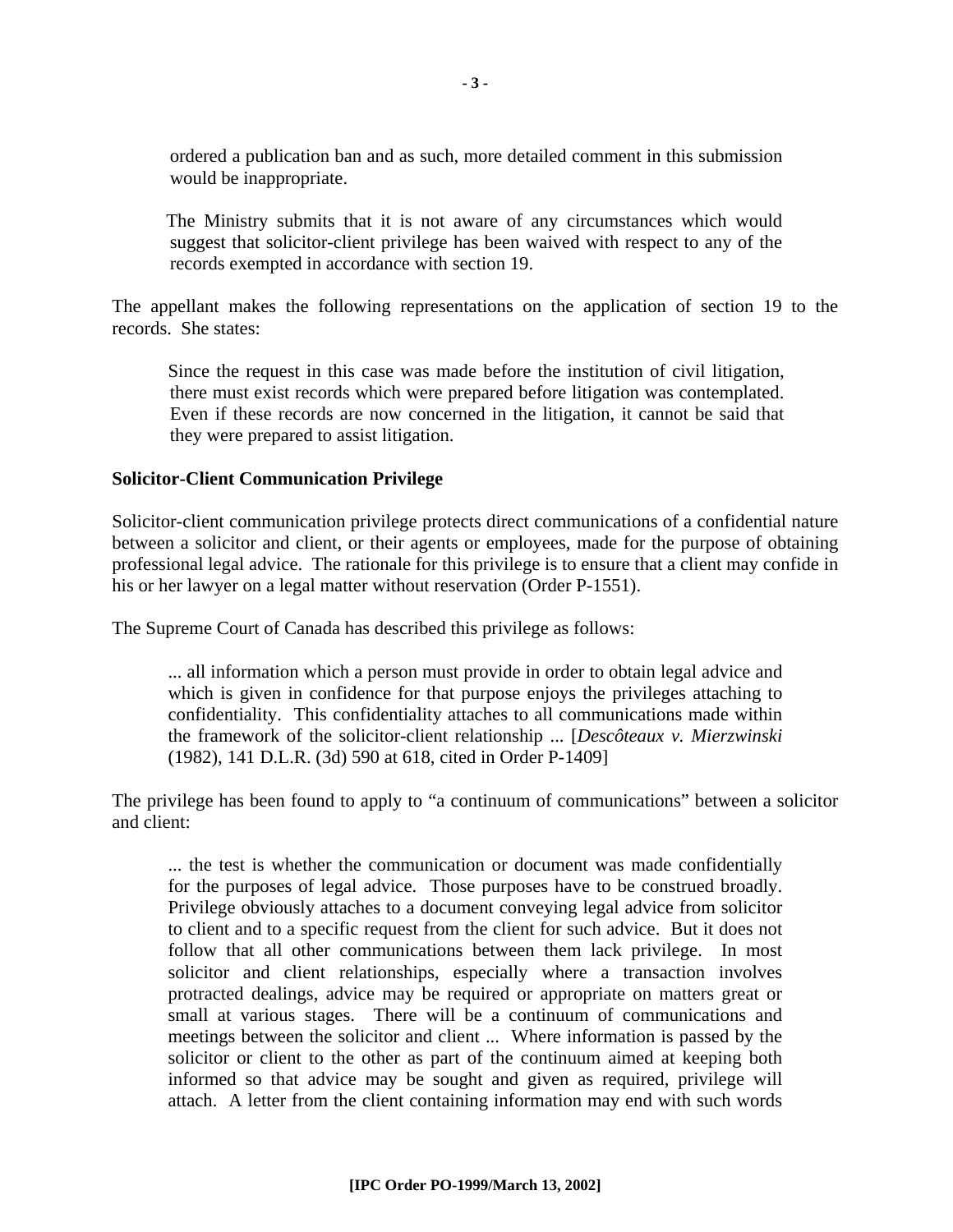as "please advise me what I should do." But, even if it does not, there will usually be implied in the relationship an overall expectation that the solicitor will at each stage, whether asked specifically or not, tender appropriate advice. Moreover, legal advice is not confined to telling the client the law; it must include advice as to what should prudently and sensibly be done in the relevant legal context [*Balabel v. Air India*, [1988] 2 W.L.R. 1036 at 1046 (Eng. C.A.), cited in Order P-1409].

Solicitor-client communication privilege has also been found to apply to the legal advisor=s working papers directly related to seeking, formulating or giving legal advice [*Susan Hosiery Ltd. v. Minister of National Revenue*, [1969] 2 Ex. C.R. 27, cited in Order M-729].

#### **Litigation Privilege**

Litigation privilege protects records created for the dominant purpose of existing or reasonably contemplated litigation [Order MO-1337-I; *General Accident Assurance Co. v. Chrusz* (1999), 45 O.R. (3d) 321 (C.A.).

In *Solicitor-Client Privilege in Canadian Law* by Ronald D. Manes and Michael P. Silver, (Butterworth's: Toronto, 1993), pages 93-94, the authors offer some assistance in applying the dominant purpose test, as follows:

> The "dominant purpose" test was enunciated [in *Waugh* v. *British Railways Board*, [1979] 2 All E.R. 1169] as follows:

> > A document which was produced or brought into existence either with the dominant purpose of its author, or of the person or authority under whose direction, whether particular or general, it was produced or brought into existence, of using it or its contents in order to obtain legal advice or to conduct or aid in the conduct of litigation, at the time of its production in reasonable prospect, should be privileged and excluded from inspection.

It is crucial to note that the "dominant purpose" can exist in the mind of either the author or the person ordering the document's production, but it does not have to be both.

. . . . .

[For this privilege to apply], there must be more than a vague or general apprehension of litigation.

In Order MO-1337-I, Assistant Commissioner Tom Mitchinson found that even where records were not created for the dominant purpose of litigation, copies of those records may become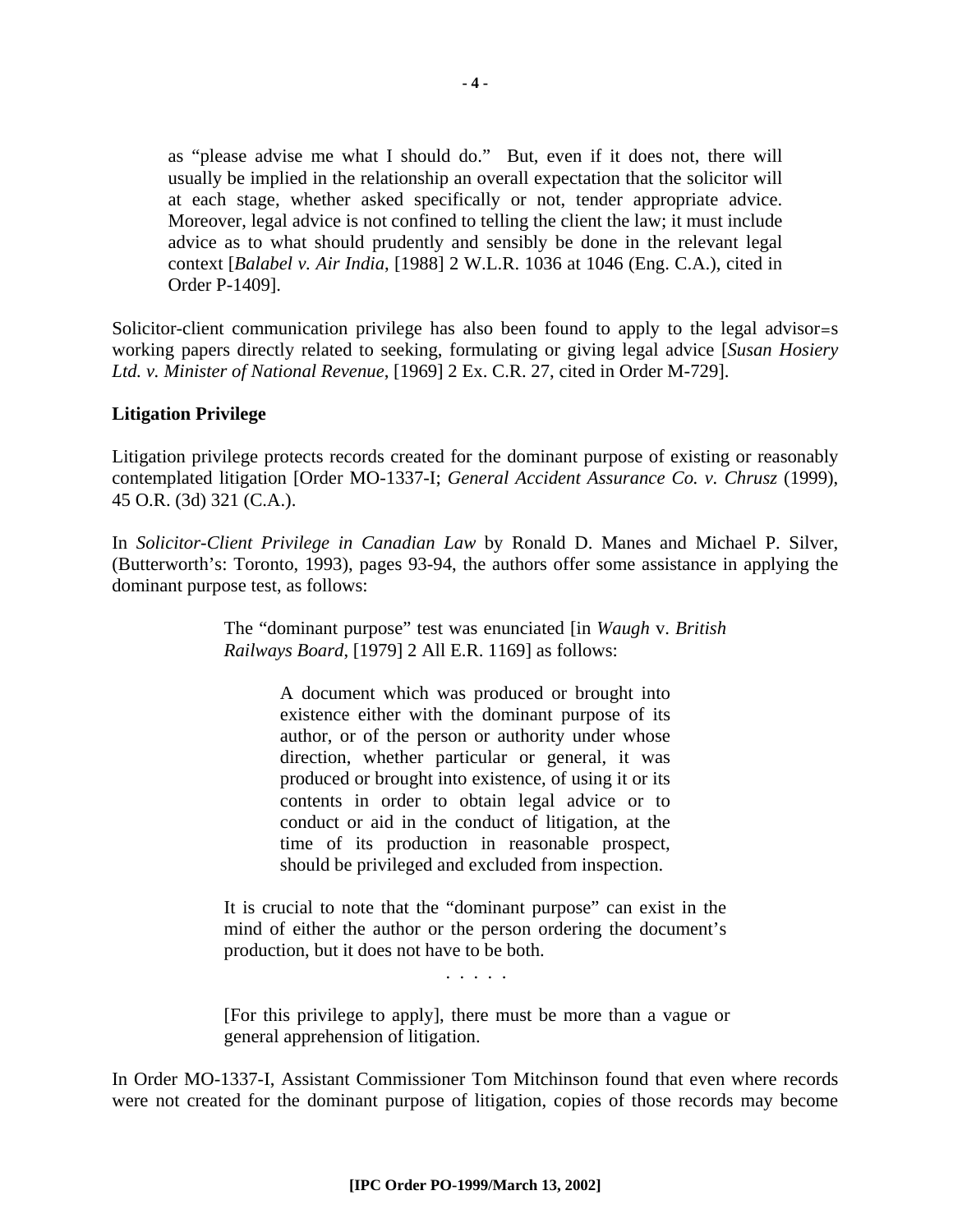privileged if they have "found their way" into the lawyer's brief [see *General Accident*; *Nickmar Pty. Ltd. v. Preservatrice Skandia Insurance Ltd.* (1985), 3 N.S.W.L.R. 44 (S.C.); *Hodgkinson v. Simms* (1988), 55 D.L.R. (4th) 577 (B.C. C.A.)]. The court in *Nickmar* stated the following with respect to this aspect of litigation privilege:

. . . the result in any such case depends on the manner in which the copy or extract is made or obtained. If it involves a selective copying or results from research or the exercise of skill and knowledge on the part of the solicitor, then I consider privilege should apply.

In Order MO-1337-I, the Assistant Commissioner elaborated on the potential application of the *Nickmar* test:

The types of records to which the *Nickmar* test can be applied have been described in various ways. Justice Carthy referred to them in *General Accident* as "public" documents. *Nickmar* characterizes them as "documents which can be obtained elsewhere", and [*Hodgkinson*] calls them "documents collected by the ... solicitor from third parties and now included in his brief". Applying the reasoning from these various sources, I have concluded that the types of records that may qualify for litigation privilege under this test are those that are publicly available (such as newspaper clippings and case reports), and others which were not created with the litigation in mind. On the other hand, records that were created with real or reasonably contemplated litigation in mind cannot qualify for litigation [privilege] under the *Nickmar* test and should be tested under "dominant purpose".

#### **Findings**

#### **Communications between Opposing Counsel**

As noted above, the Ministry takes the position that communications between "Legal counsel representing other parties and the Ministry" are exempt from disclosure under section 19 as their release "would reveal legal advice". Specifically, I find that the records comprising Records 13 to 17 of Record Group B and Records 3-4, 29-33, 149-155 and 221-222 (which is duplicated at 233-234) of Record Group C represent communications between the Ministry (and its in-house and outside counsel) and counsel representing the plaintiffs or potential plaintiffs in the actions referred to in the Ministry's representations.

At common law, communications between opposing parties, even in contemplation of litigation, are not considered privileged unless made with a view to settlement [see, for example, *Flack v. Pacific Press Ltd.* (1971), 14 D.L.R. (3d) 334 (B.C. C.A.); *Strass v. Goldsack* (1975), 58 D.L.R. (3d) 397 at 426-427 (Alta. C.A.)]. In *Solicitor-Client Privilege in Canadian Law* (Toronto: Butterworths, 1993), R.D. Manes *et al.* explain the rationale for not extending privilege to cover this circumstance (at page 148):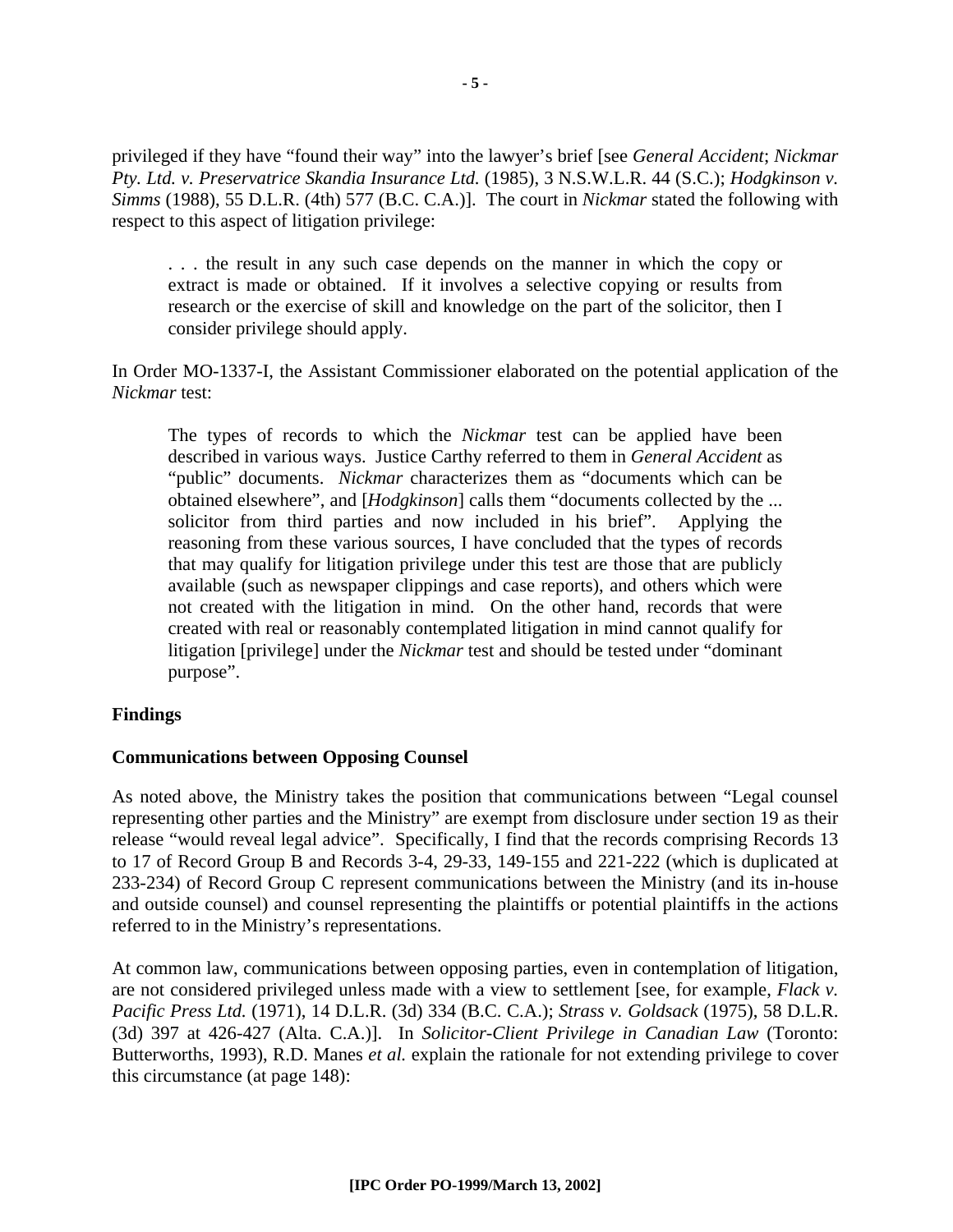The key to holding that privilege cannot possibly attach to communications between opposing parties is that in the making of such a communication, there cannot have been an intention of confidentiality, and that the production ... cannot violate a confidential relationship between the defendants and their solicitors. Thus, there is no room for privilege to attach. The denial of privilege operates on principles similar to those in waiver of privilege, in that by communicating to the other side, the communicating party could be said to have waived privilege with respect to that communication.

In my view, this common law principle also applies to Records 13 to 17 of Record Group B and Records 3-4, 29-33, 149-155 and 221-222 (which is duplicated at 233-234) of Record Group C, and accordingly, no privilege attaches to them.

#### **Records Subject to Solicitor-Client Communication Privilege**

As noted in the Ministry's representations, the Ministry and a number of its employees were named as defendants in three separate actions brought by former young offenders who were supervised by the Ministry's probation office based in Cornwall. In defending these actions, the Ministry, retained the services of an outside law firm and also relied upon its own in-house legal counsel to provide advice. In doing so, counsel prepared or responded to various correspondence with the Ministry and generally advised the Ministry as to how to conduct the defence of the actions. The records at issue in this appeal include these communications between counsel, both inside and outside the Ministry, and various Ministry officials and formed part of the "continuum of communications between a solicitor and client".

I have reviewed the contents of the records and find that Records 5-6 from Record Group A, Records 11, 12-17 and 18-20 of Record Group B and Records 1-2, 7, 10-13, 14, 19, 25-27, 28, 44-45, 51-52, 61, 62, 63-66, 67-68, 81-84, 85-90, 95, 100, 101-102, 103, 117-122, 134, 148, 156-163, 166, 168-169, 170-171, 172-173, 174, 176, 179, 180-181, 186, 187, 191-193, 194-196, 197, 199-201, 219-220, 223-224, 225-228, 230-232, 236-240, 261-262, 263, 264, 339, 340, 360, 365, 374-376, 377 and 378 from Record Group C qualify for exemption under the solicitor-client privilege component of section 19. Each of these records represents a confidential communication between a solicitor, either employed by the Ministry or retained externally, and a client, a Ministry lawyer or employee. In addition, these communications pertain to a legal issue relating to the Ministry's defence of the three actions brought against it. They contain either legal advice to, or a request for, the provision of such advice from the client. Accordingly, I find that all of the records enumerated above are exempt from disclosure under the solicitor-client communication privilege component of section 19.

In addition, I find that certain of the records meet the criteria set out in *Susan Hosiery*, cited above, as they represent the legal advisor=s working papers directly related to seeking, formulating or giving legal advice. Specifically, I find that Records 1-2 from Record Group A, Records 1-7 and 8-10 from Record Group B and Records 5-6, 8, 8a, 9, 15-18, 20-23, 34-43, 46- 49, 50, 164, 165, 167, 175, 178, 188-189, 190, 198, 215, 216-217, 235, 241-248, 249-260, 343, 353-356, 357-359, 361-364 and 379 to 381 from Record Group C are various newspaper articles,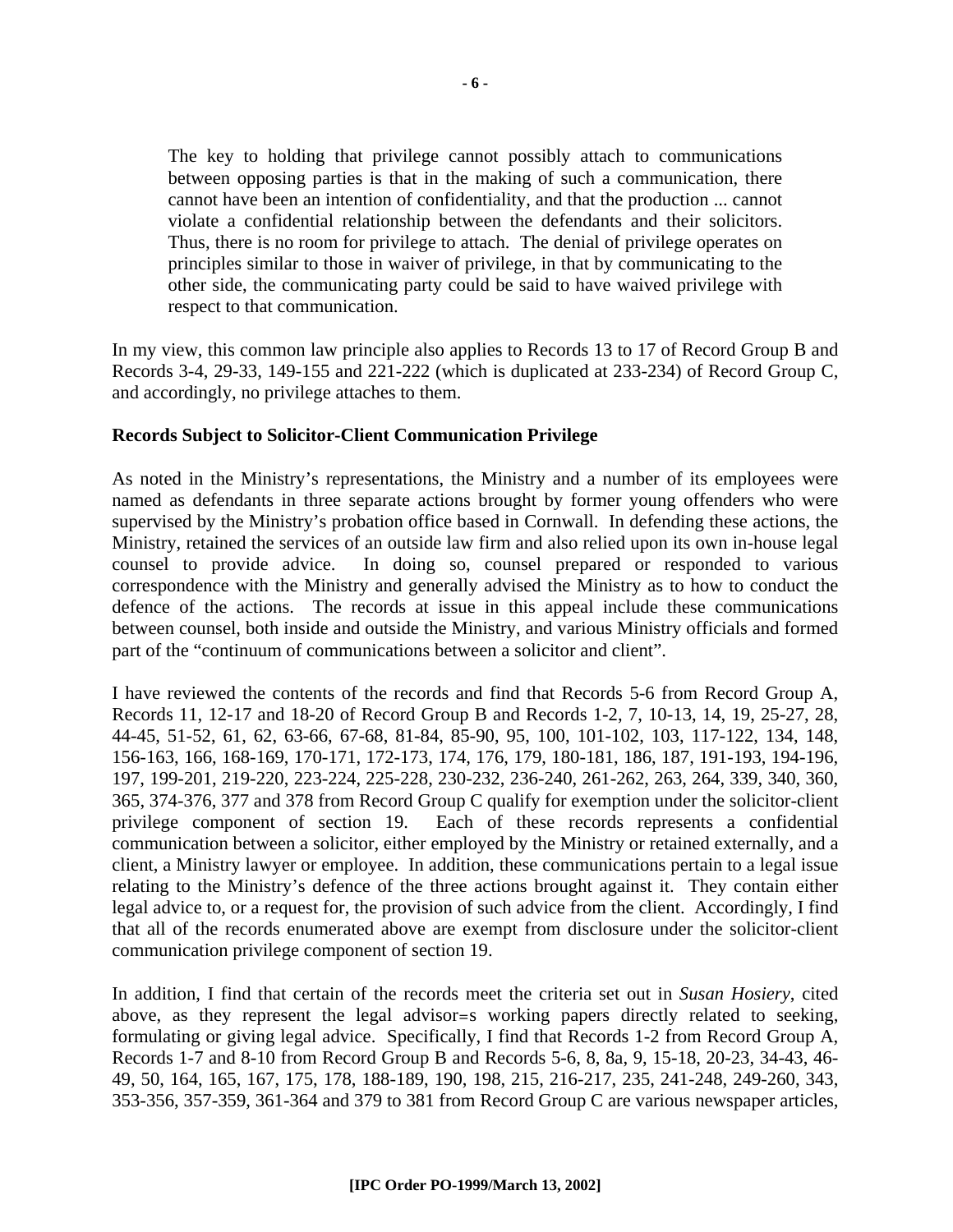Ministry Issue Notes, handwritten notes by counsel and copies of court decisions which were compiled by Ministry solicitors to assist in the formulation and giving of legal advice.

#### **Records Subject to Litigation Privilege**

During the progress of the Ministry's defence of the actions, its solicitors, both in-house and external, requested and were provided with a number of documents generated by the Ministry which may bear some relation to the facts alleged in the plaintiffs' Statements of Claim. As a result, Ministry staff made a number of inquiries and finally located a large number of records, some dating back many years, which pertain to the events which gave rise to the litigation. These records were not prepared in contemplation of litigation and do not, accordingly, qualify under the "dominant purpose" test for litigation privilege. Rather, I am obliged to determine whether they qualify under the test enunciated in *Nickmar* and Order MO-1337-I, which are referred to in my discussion above. The question to be answered is whether these records qualify as "others which were not created with the litigation in mind" within the meaning of Assistant Commissioner Mitchinson's discussion in MO-1337-I.

I find that Records 3-4, 7, 8, 9-10, 11-12, 14-19 (which is duplicated at 37-42 and 265-270 of Record Group C), 20-27 (which is duplicated at 43-50), 28-35 (which is duplicated at 366-373 of Record Group C) and 36 of Record Group A, Records 21 and 22-28 of Record Group B and Records 70-80, 124-125, 135-147 (which is duplicated at 202-214), 328 and 329-338 of Record Group C are documents which were not created with litigation in mind but which were gathered by the solicitor for inclusion in the litigation brief. These records relate to the fact-finding and investigation process undertaken by counsel in formulating the Ministry's response to the actions brought against it. The inclusion of these records in the litigation brief served to inform the solicitor of the Ministry's evidence in order to assist in the preparation of its defence. Accordingly, I find that these records qualify under the litigation privilege component of section 19 using the criteria described in *Nickmar* and reiterated in Assistant Commissioner Mitchinson's reasoning in Order MO-1337-I.

Further records at issue in the appeal were created directly in response to the litigation as part of the Ministry's attempts to gather information for the preparation of a defence and in order to meet its obligations with respect to undertakings which it entered into in the course of Examinations for Discovery. These records must be examined with a view to determining whether the "dominant purpose" for their creation was to assist the Ministry in its defence of the legal proceedings brought against it.

I find that Record 13 of Record Group A and Records 24, 69, 91-94, 96, 97, 98-99, 114-116 (which is duplicated at 350-352), 123, 126-133, 177, 182-184, 185, 218 and 229 were created for the dominant purpose of assisting the Ministry in its defence of the litigation then underway. The records primarily describe the Ministry's efforts to locate in its record-holdings any information which would assist the Ministry in its defence or to respond to its undertakings entered into at the Examinations for discovery stage of the litigation. As such, I find that they qualify for exemption under the litigation privilege component of section 19.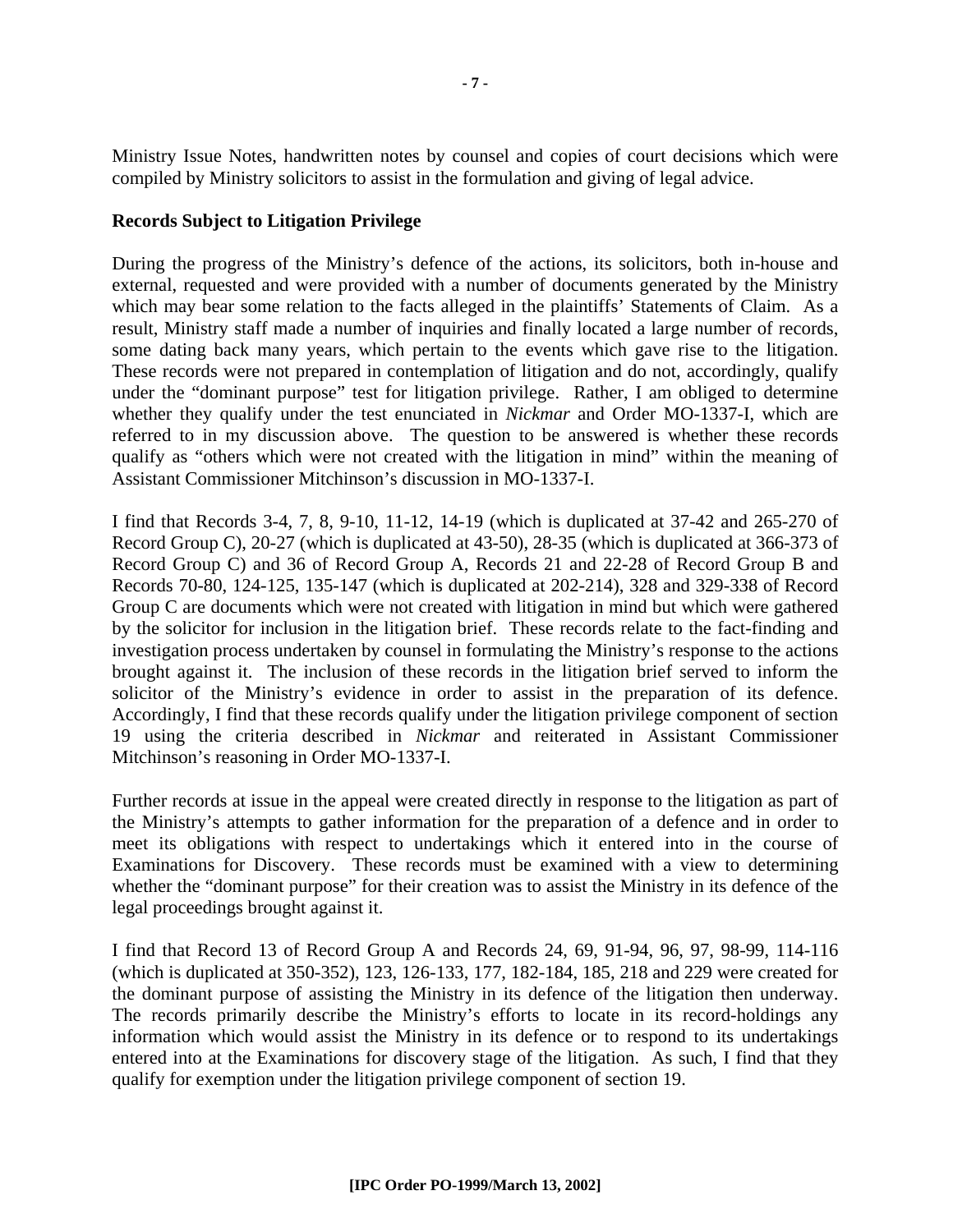By way of summary, I find that all of the records which are at issue in this appeal, with the exception of those documents which were sent to or received from opposing counsel, are exempt under either the solicitor-client communication or the litigation privilege head of section 19. I will now address whether the records which are not exempt under section 19, Records 13 to 17 of Record Group B and Records 3-4, 29-33, 104 (duplicated at Record 341), 105 (duplicated at Record 342), 106 (duplicated at Record 344), 107-110 (duplicated in part at Record 345 and 346), 111-113 (duplicated at Record 347-349), 149-155 and 221-222 (which is duplicated at 233-234) of Record Group C may qualify for exemption, in whole or in part, under the mandatory invasion of privacy exemption in section 21(1) of the *Act*.

#### **PERSONAL INFORMATION**

Section 2(1) of the *Act* defines the term "personal information" to include, in part, recorded information about an identifiable individual.

The Ministry takes the position that each of the records contain information which pertains to identifiable individuals, including Ministry employees, young offenders, members of the public and others. The Ministry recognizes that some of the information relating to Ministry employees does not qualify as their personal information, but rather, is more properly characterized as relating to them in their professional capacity. Relying on the decision of former Assistant Commissioner Irwin Glasberg in Order P-721, the Ministry submits that because some of the records involve an evaluation of a Ministry employee's conduct or performance, these records are considered to contain the employee's personal information.

The appellant points out that in many previous orders of the Commissioner's office, it has been held that "information about an employee does not constitute that individual's personal information where the information relates to the individual's employment responsibility or position."

I have reviewed the contents of Records 13 to 17 of Record Group B and Records 3-4, 29-33, 104 (duplicated at Record 341), 105 (duplicated at Record 342), 106 (duplicated at Record 344), 107-110 (duplicated in part at Record 345 and 346), 111-113 (duplicated at Record 347-349), 149-155 and 221-222 (which is duplicated at 233-234) of Record Group C and make the following findings:

• Records 13-17 of Record Group B (duplicated at Records 29-33 of Record Group C), along with Record 3-4, 149-155 and 221-222 (duplicated at Record 233-234) of Record Group C contain the personal information of two former Ministry employees who are now deceased. In the context of the creation of these records, the information does not refer to these individuals in their professional or employment capacity. Rather, it describes the involvement of these individuals in alleged improper conduct. As a result, I find that the references to these individuals contained in these records to be their personal information within the meaning of the definition of that term in section  $2(1)(h)$ .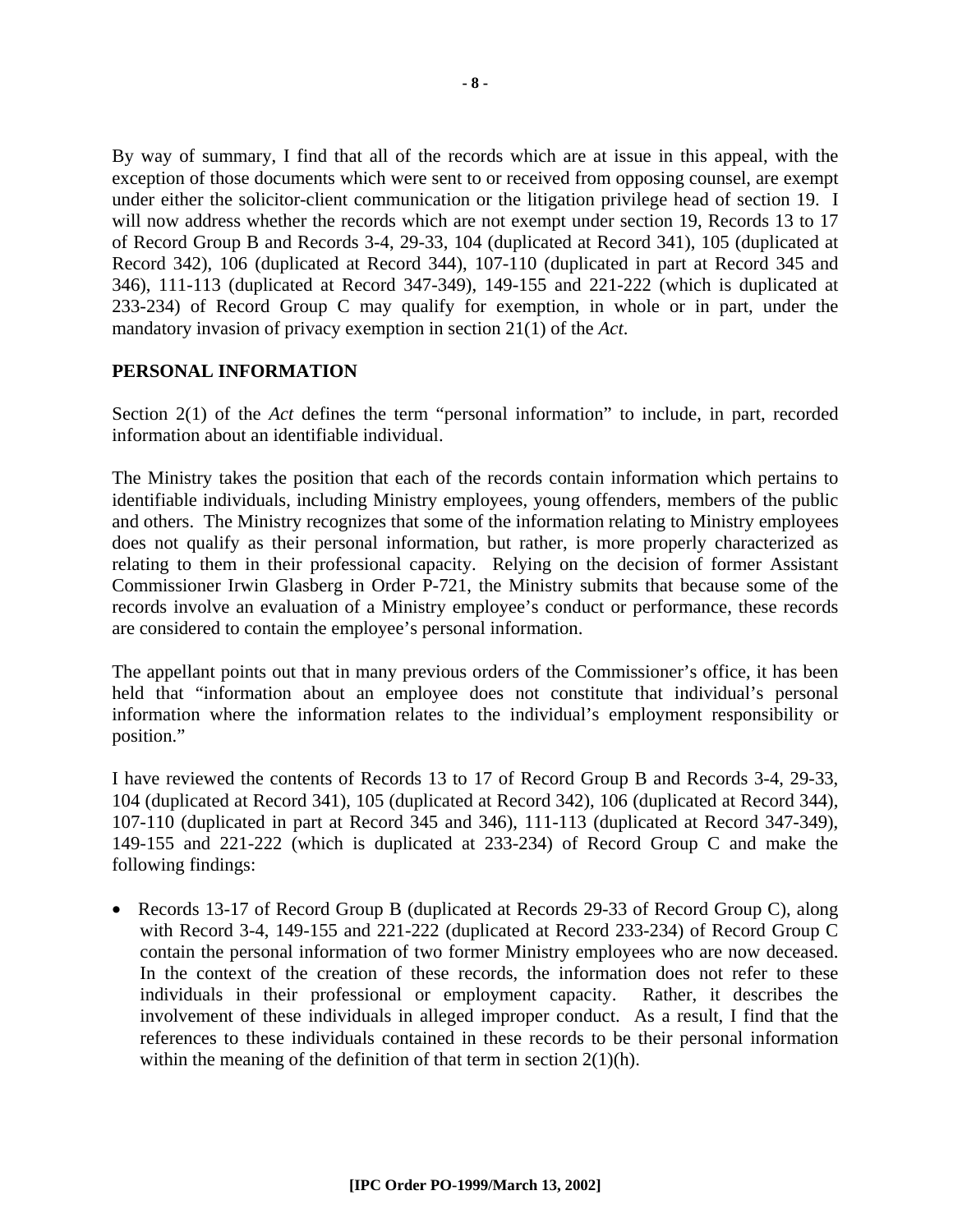- Record 13-17 of Record Group B (duplicated at Records 29-33 of Record Group C), Records 3-4, 105 (and 342), 111-113 (and 347-349), 149-155 and 221-222 (and 233-234) of Record Group C contain information relating to individuals who were under orders of probation and were supervised by the Ministry. I find that this information qualifies as "personal information" within the meaning of section  $2(1)(b)$  as it relates to the criminal history of these individuals. In addition, Records 13-17 of Record Group B and 221-222 and 233-234 of Record Group C also make reference to the psychological, medical and employment history of the Ministry clients (section 2(1)(b)).
- Record 13-17 of Record Group B (and 29-33 of C), along with Records 104, 105, 106, 107- 110 and 111-113 of Record Group C contain references to Ministry employees, past and present. In the circumstances, I find that the involvement of these individuals was not "personal" in nature. These persons are named in the records in their employment or professional capacities as Ministry staff and are not referred to in their private or personal capacities. As a result, I find that these records do not contain their personal information.
- None of the records contain the personal information of the appellant.

In summary, I find that only Records 13-17 of Record Group B (and its duplicate, Records 29-33 of Record Group C), along with Records 3-4, 105 (and 342), 111-113 (and 347-349), 149-155 and 221-222 (duplicated at Record 233-234) of Record Group C contain information which qualifies as personal information as that term is defined in section 2(1). Records 104 (and its duplicate at 341), 106 (which is duplicated at 344), 107-110 (duplicated in part at 345 and 346), 112 and 113 from Record Group C contain no personal information within the meaning of section 2(1). As only personal information can be exempt from disclosure under section 21(1), and no other mandatory exemptions apply to these records, they will be ordered disclosed to the appellant.

### **INVASION OF PRIVACY**

Where a requester seeks personal information of another individual, section 21(1) of the *Act* prohibits an institution from releasing this information unless one of the exceptions in paragraphs (a) through (f) of section 21(1) applies. In my view, the only possible exception which may apply in the present circumstances is section  $21(1)(f)$ , which reads:

A head shall refuse to disclose personal information to any person other than the individual to whom the information relates except, if the disclosure does not constitute an unjustified invasion of personal privacy.

Sections 21(2) and (3) of the *Act* provide guidance in determining whether disclosure of personal information would result in an unjustified invasion of the personal privacy of the individual to whom the information relates. Section 21(2) provides some criteria for the institution to consider in making this determination. Section 21(3) lists the types of information the disclosure of which is presumed to constitute an unjustified invasion of personal privacy. Section 21(4) refers to certain types of information the disclosure of which does not constitute an unjustified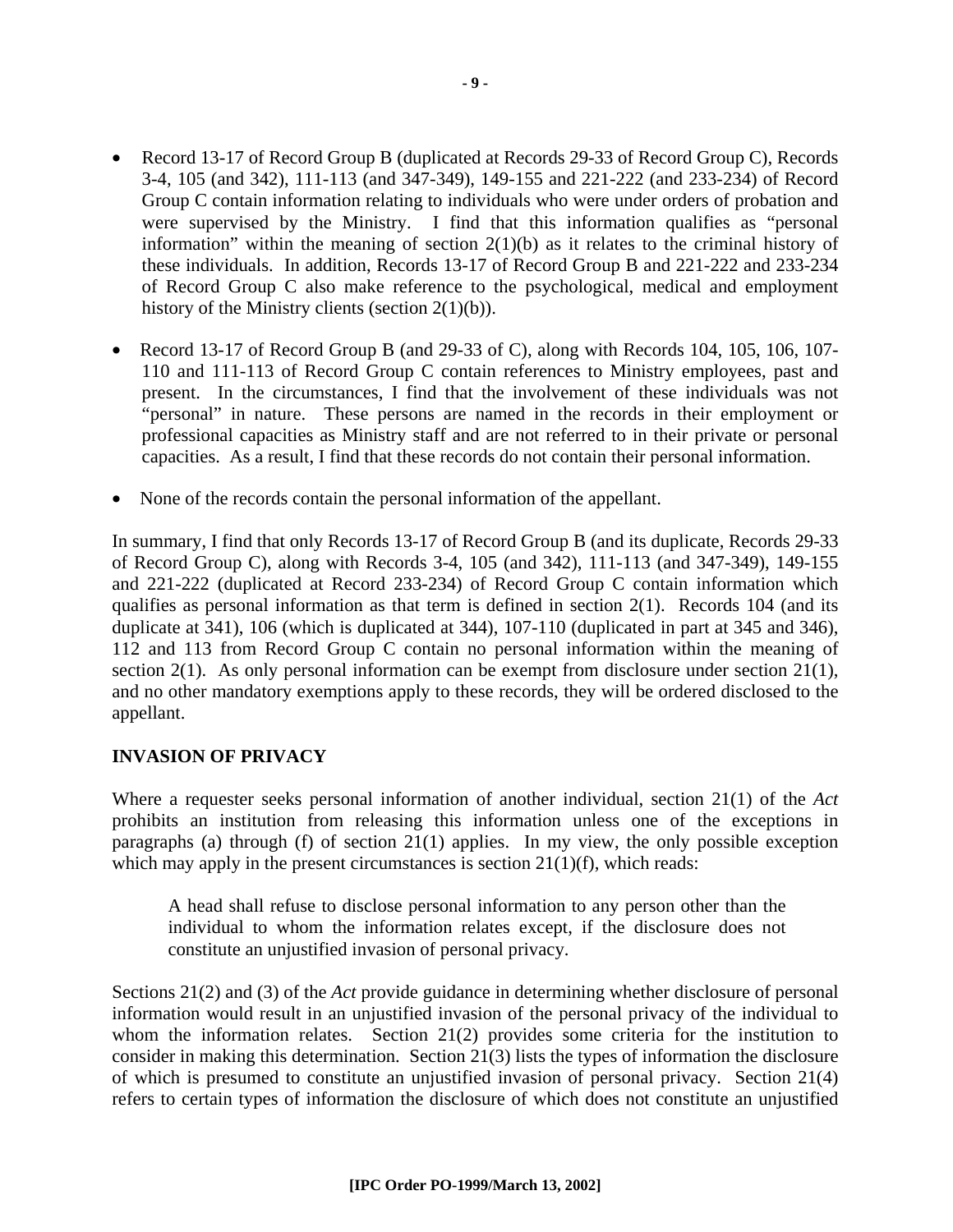invasion of personal privacy. The Divisional Court has stated that once a presumption against disclosure has been established, it cannot be rebutted by either one or a combination of the factors set out in 21(2) [*John Doe v. Ontario (Information and Privacy Commissioner)* (1993), 13 O.R. (3d) 767].

A section 21(3) presumption can be overcome if the personal information at issue falls under section 21(4) of the *Act* or if a finding is made under section 23 of the *Act* that a compelling public interest exists in the disclosure of the record in which the personal information is contained which clearly outweighs the purpose of the section 21 exemption. [Order PO-1764]

If none of the presumptions in section 21(3) applies, the Ministry must consider the application of the factors listed in section 21(2), as well as all other considerations that are relevant in the circumstances of the case.

The Ministry relies on the "presumed unjustified invasion of personal privacy" in sections 21(3)(a), (b), (d), (f) and (g) of the *Act* and the factors listed under sections 21(2)(e), (f), (h) and (i) of the *Act*.

These sections state:

- (2) A head, in determining whether a disclosure of personal information constitutes an unjustified invasion of personal privacy, shall consider all the relevant circumstances, including whether,
- (e) the individual to whom the information relates will be exposed unfairly to pecuniary or other harm;
- (f) the personal information is highly sensitive;
- (h) the personal information has been supplied by the individual to whom the information relates in confidence; and
- (i) the disclosure may unfairly damage the reputation of any person referred to in the record.
- (3) A disclosure of personal information is presumed to constitute an unjustified invasion of personal privacy where the personal information,
- (a) relates to a medical, psychiatric or psychological history, diagnosis, condition, treatment or evaluation;
- (b) was compiled and is identifiable as part of an investigation into a possible violation of law, except to the extent that disclosure is necessary to prosecute the violation or to continue the investigation;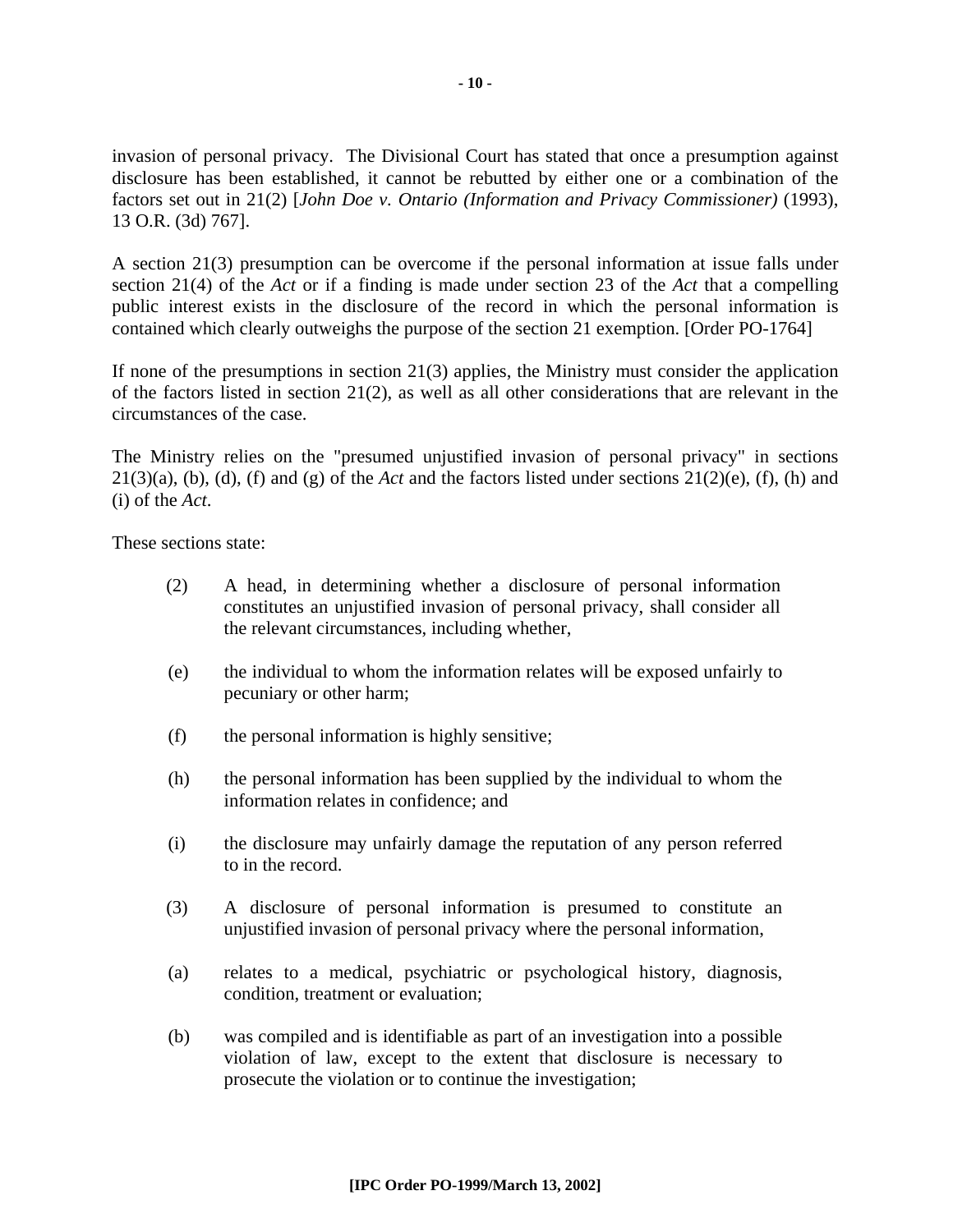- (d) relates to employment or educational history;
- (f) describes an individual's finances, income, assets, liabilities, net worth, bank balances, financial history or activities, or creditworthiness;
- (g) consists of personal recommendations or evaluations, character references or personnel evaluations; or

The appellant submits that neither of the presumptions in section  $21(3)(b)$  or (f) apply to the information at issue as the police investigations into these matters have long since been completed. The appellant also suggests that any reference to payments received by Ministry employees as retirement packages cannot be described as information about that individual's "finances, income, assets, net worth, financial history or financial activities", as is required by section 21(3)(f). The appellant adds that the disclosure of the personal information of a deceased individual would not result in an unjustified invasion of that person's personal information as a deceased individual would not be exposed unfairly to pecuniary or other harm (section  $21(2)(e)$ ), nor would disclosure damage a deceased person's reputation (section 21(2)(i)).

#### **Application of the Presumptions in Section 21(3)**

In my view, the presumptions in section  $21(3)$  apply in a limited fashion to the remaining information. Specifically, I find that Records 3-4 and 221-222 (and 233-234) of Record Group C contain information which relates to the medical, psychiatric or psychological history, diagnosis, condition, treatment or evaluation of several former Ministry clients under section 21(3)(a). As such, I find that these records are subject to the presumption in section 21(3)(a). In addition, I find that Record 221-222 (and 233-234) contain information relating to the employment history as of a former Ministry client. This information is subject to the presumption in section 21(3)(d).

However, I find that the other records remaining at issue were not compiled, nor are they identifiable, as part of a law enforcement investigation within the meaning of section 21(3)(b). The records were created long after the involvement of the police in the matter had concluded. Rather, the records were created as part of the Ministry's response to the civil proceedings initiated by several former Ministry clients. As such, I find that section 21(3)(b) has no application to these documents. In addition, I find that none of the remaining records contain information which falls within the presumptions in sections  $21(3)(f)$  or (g).

#### **Factors Favouring Privacy Protection Under Section 21(2)**

#### **Section 21(2)(e)**

I find that the disclosure of the personal information remaining at issue would not result in an individual being unfairly exposed to pecuniary or other harm under section 21(2)(e). The Ministry simply states that it is relying on the content of the records in support of this contention. Based on my review of the information in these particular records, however, I cannot agree. In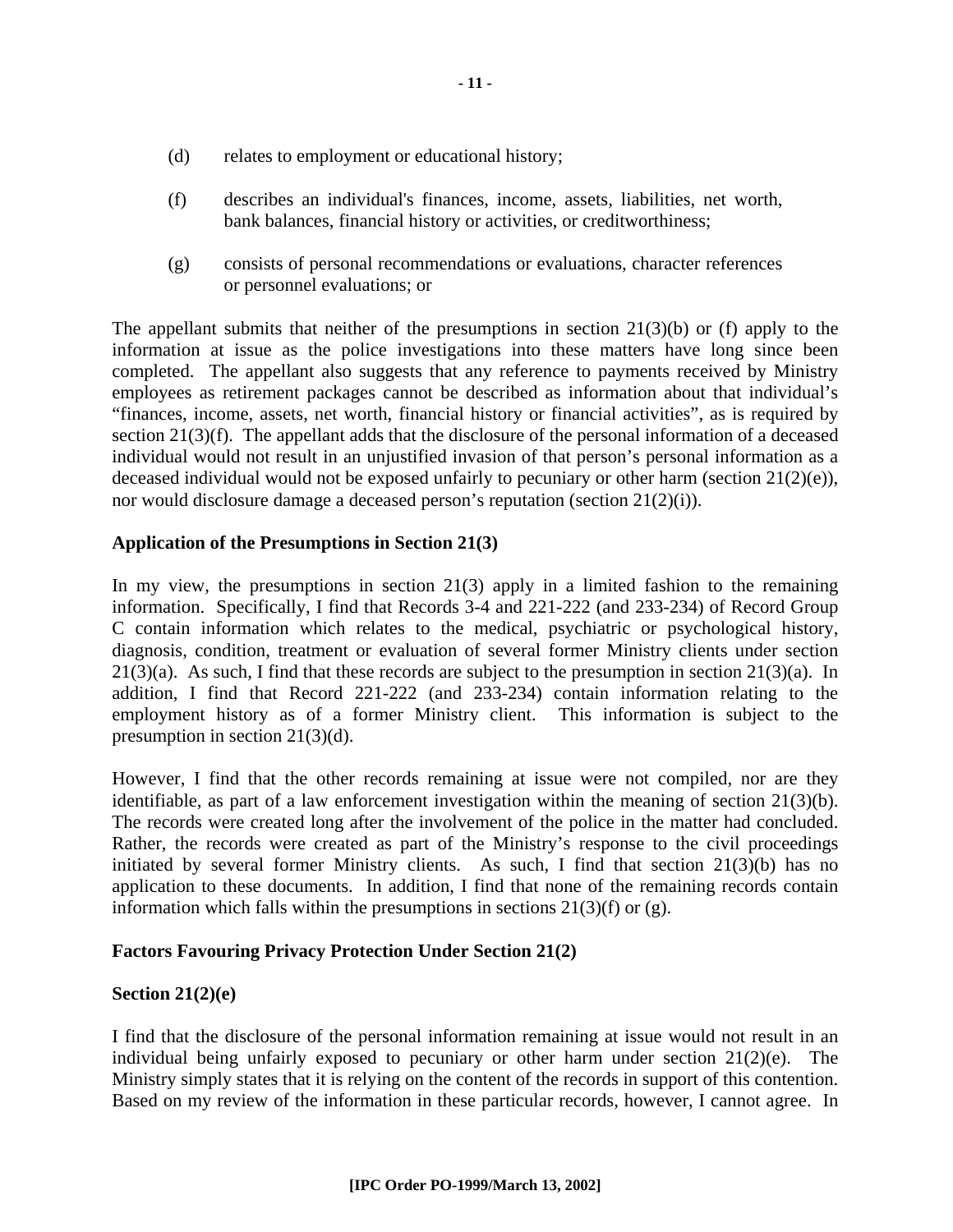my view, the disclosure of the information, other than that which is subject to the presumptions in sections 21(3)(a) or (d), could not reasonably be expected to result in harm, pecuniary or otherwise, to any individual.

#### **Section 21(2)(f)**

I accept the Ministry's characterization of the information remaining at issue as being "highly sensitive", as contemplated by section 21(2)(f). The records contain references to civil proceedings which were instituted by young offenders who made allegations of abuse by staff employed by the Ministry. In my view, the records are by their very nature, highly sensitive within the meaning of section  $21(2)(f)$ . I find that the references to the young offenders and the Ministry staff accused of harming them contained in Records 13-17 of Record Group B (duplicated at Record 29-33 of Record Group C), Records 3-4, 105, 111, 150-155 and 221-222 (duplicated at Record 233-234) of Record Group C is "highly sensitive" information.

#### **Section 21(2)(h)**

Records 3-4 and 221-222 (and 233-234) of Record Group C are letters from counsel for a group of former Ministry clients to the Ministry advising that legal action on their behalf was being contemplated. These letters give no explicit indication that they were submitted with an expectation of confidentiality or on a "without prejudice" basis, under section 21(2)(h). In the case of Record 3-4, however, counsel for the individual Ministry clients indicated his intention to seek an order banning the publication of their names. In my view, this fact points to an expectation on the part of the writer of the letter that at least the names of the individuals were being provided in confidence. I am satisfied, accordingly, that the names of the former Ministry clients included in the claim was supplied to the Ministry in confidence and that the consideration listed in section 21(2)(h) applies to this information.

#### **Section 21(2)(i)**

I further find that the disclosure of the contents of Records 3-4 and 221-222 (and 233-234) could reasonably be expected to result in unfair damage to the reputations of the former Ministry clients whose names appear therein, within the meaning of section 21(2)(i). The claims set out the nature of the allegations made against Ministry staff and the involvement of the former clients in exploitative relationships. I find that the factor listed in section 21(2)(i) is a relevant consideration weighing against the disclosure of Records 3-4 and 221-222 (along with 233-234) from Record Group C.

#### **Factors Weighing in Favour of Disclosure Under Section 21(2)**

The appellant has not made any specific reference to the application of the considerations listed in section 21(2) to the information in the records. Her arguments in favour of a public interest in the disclosure of the records under section 23 are, however, equally applicable to the factor described in section 21(2)(a) as: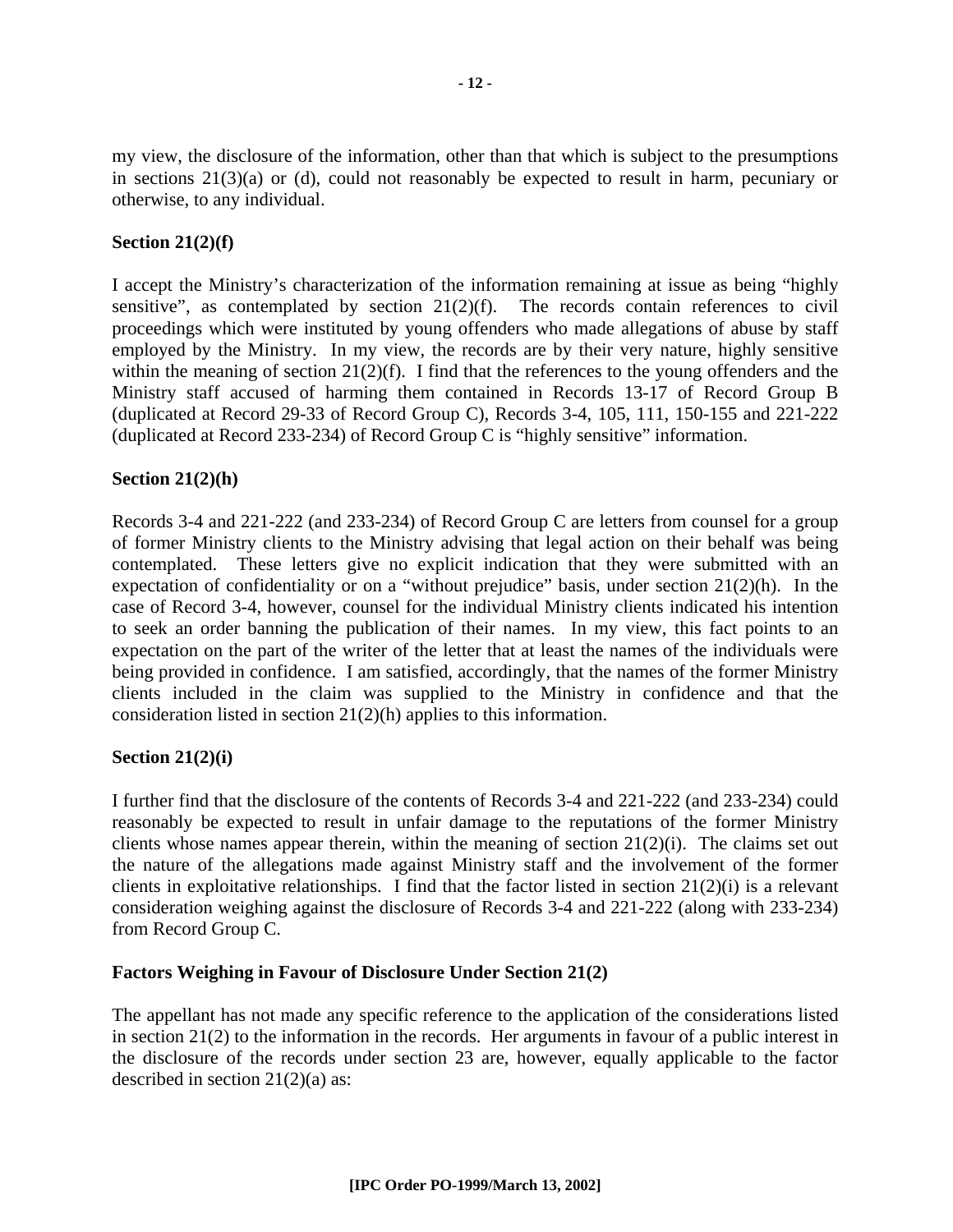the disclosure is desirable for the purposes of subjecting the activities of the Government of Ontario and its agencies to public scrutiny.

I find that this is a consideration which merits significant weight in favour of the disclosure of the information in those records which relate to the Ministry's response to the allegations made concerning its employees' conduct. However, the information in the records which are under consideration in this discussion does not relate to the actual activities or the conduct of the Ministry in response to the allegations. Rather, it is more narrowly focussed on the allegations themselves and the Ministry's fulfillment of its legal responsibilities in responding to the clients' lawsuits. As such, I find that the consideration in section 21(2)(a) is of little relevance to the personal information contained in these particular documents.

#### **Balancing the Considerations Under Section 21(2)**

In my view, the considerations weighing in favour of the non-disclosure of the information contained in Records 3-4 and 221-222 (along with 233-234) from Record Group C are more cogent than the factors favouring disclosure. I find, therefore, that the disclosure of the personal information in these records would result in an unjustified invasion of the personal privacy of the former Ministry clients. The personal information contained in these records is, accordingly, exempt under section 21(1).

Similarly, I find that the references to the Ministry's former clients, including their names and other identifying information, along with that of the persons who were accused of abuse, found in Records 13-17 of Record Group B and in Records 105, 111 and 149-155 of Record Group C would constitute an unjustified invasion of the personal privacy of these individuals. Accordingly, the personal information contained in these records should not be disclosed as it is exempt under section 21(1).

I find, however, that the disclosure of the remainder of the information in Records 13-17 of Record Group B and in Records 105, 111 and 149-155 of Record Group C (those portions which do not contain personal information) would not constitute an unjustified invasion of personal privacy. As the section 21(1) exemption does not apply to these portions of the records, and no other mandatory exemptions apply to them, they ought to be disclosed.

I have provided the Ministry with highlighted copies of Records 13-17 of Record Group B and in Records 105, 111 and 149-155 of Record Group C. The highlighted portions of these records are **not** to be disclosed to the appellant.

#### **PUBLIC INTEREST IN DISCLOSURE**

The appellant submits that, in the circumstances of this appeal, there exists a compelling public interest in the disclosure of the information contained in the records at issue under section 23 of the *Act*, which reads: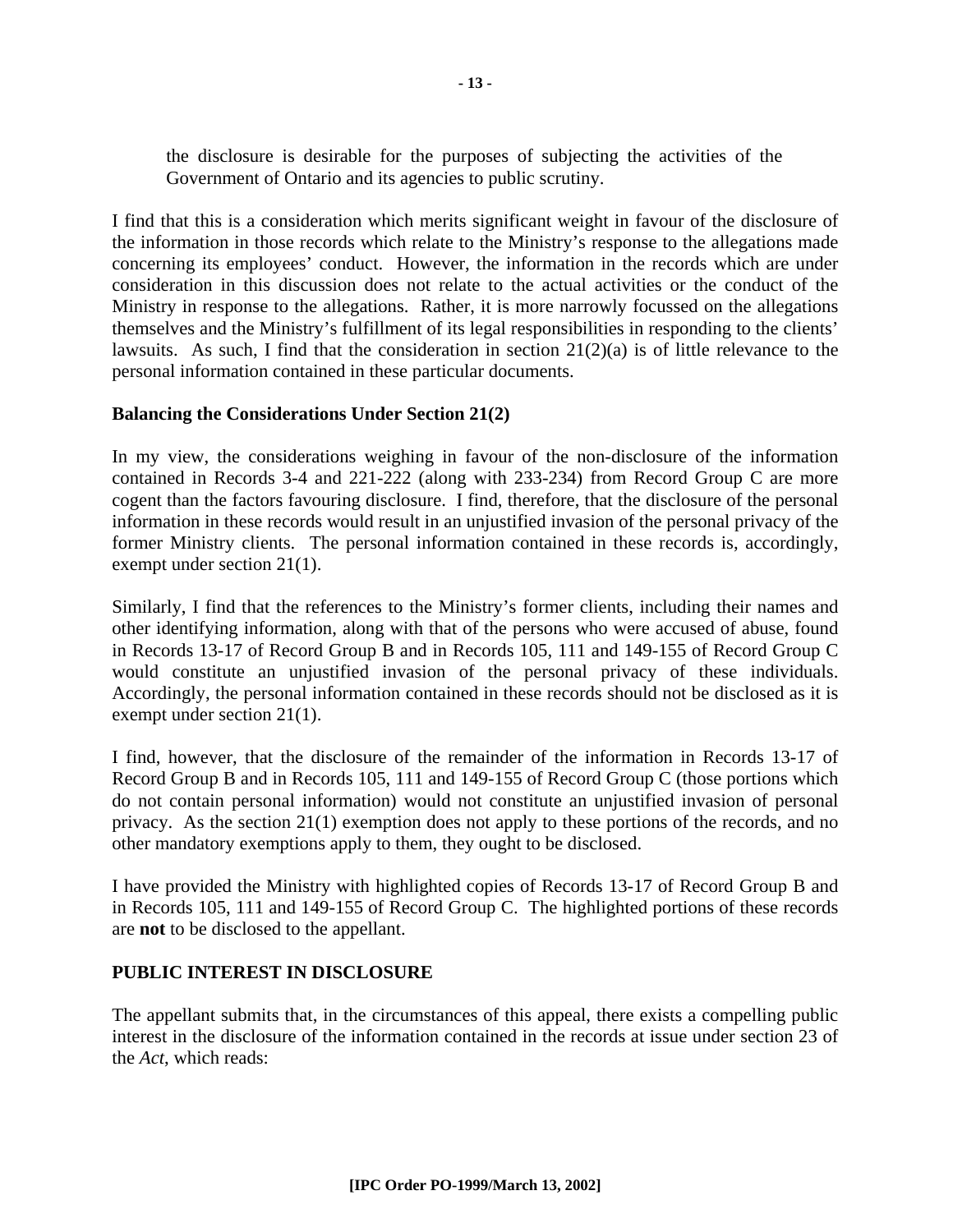An exemption from disclosure of a record under sections 13, 15, 17, 18, 20 and 21 does not apply where a compelling public interest in the disclosure of the record clearly outweighs the purpose of the exemption.

The "public interest override" provision in section 23 does not apply to records which are subject to the section 19 solicitor-client privilege exemption. As the vast majority of the records at issue in this appeal have been found to be exempt under that section, I will only address the application of section 23 to those records and parts of records which I have found to be exempt under section 21(1).

For section 23 to apply, two requirements must be met. First, there must exist a compelling public interest in the disclosure of the records. Second, this interest must clearly outweigh the purpose of the exemption [Order P-1398, upheld on judicial review in *Ontario (Ministry of Finance) v. Ontario (Information and Privacy Commissioner)*, [1999] O.J. No. 488 (C.A.)].

#### **Is There a Compelling Public Interest?**

In Order P-984, Adjudicator Holly Big Canoe discussed the first requirement referred to above:

"Compelling" is defined as Arousing strong interest or attention" (Oxford). In my view, the public interest in disclosure of a record should be measured in terms of the relationship of the record to the *Act*'s central purpose of shedding light on the operations of government. In order to find that there is a compelling public interest in disclosure, the information contained in a record must serve the purpose of informing the citizenry about the activities of their government, adding in some way to the information the public has to make effective use of the means of expressing public opinion or to make political choices.

If a compelling public interest is established, it must then be balanced against the purpose of any exemptions which have been found to apply. Section 23 recognizes that each of the exemptions listed, while serving to protect valid interests, must yield on occasion to the public interest in access to information which has been requested. An important consideration in this balance is the extent to which denying access to the information is consistent with the purpose of the exemption.[Order P-1398]

In support of her contention that there exists a public interest in the disclosure of the records, the appellant submits that:

. . . there has been a significant, if not overwhelming public concern about the allegation of abuse of authority by Ministry officials with respect to sexual abuse of minors. At risk is the safety of the children of Canadian communities. The conduct of not only the employees of the ministry, but other people in authority in Cornwall is a matter of public concern, not only to discover the truth of the situation, but to allow communities to take measures to prevent any such untoward events repeating themselves. The Ministry can only have an interest in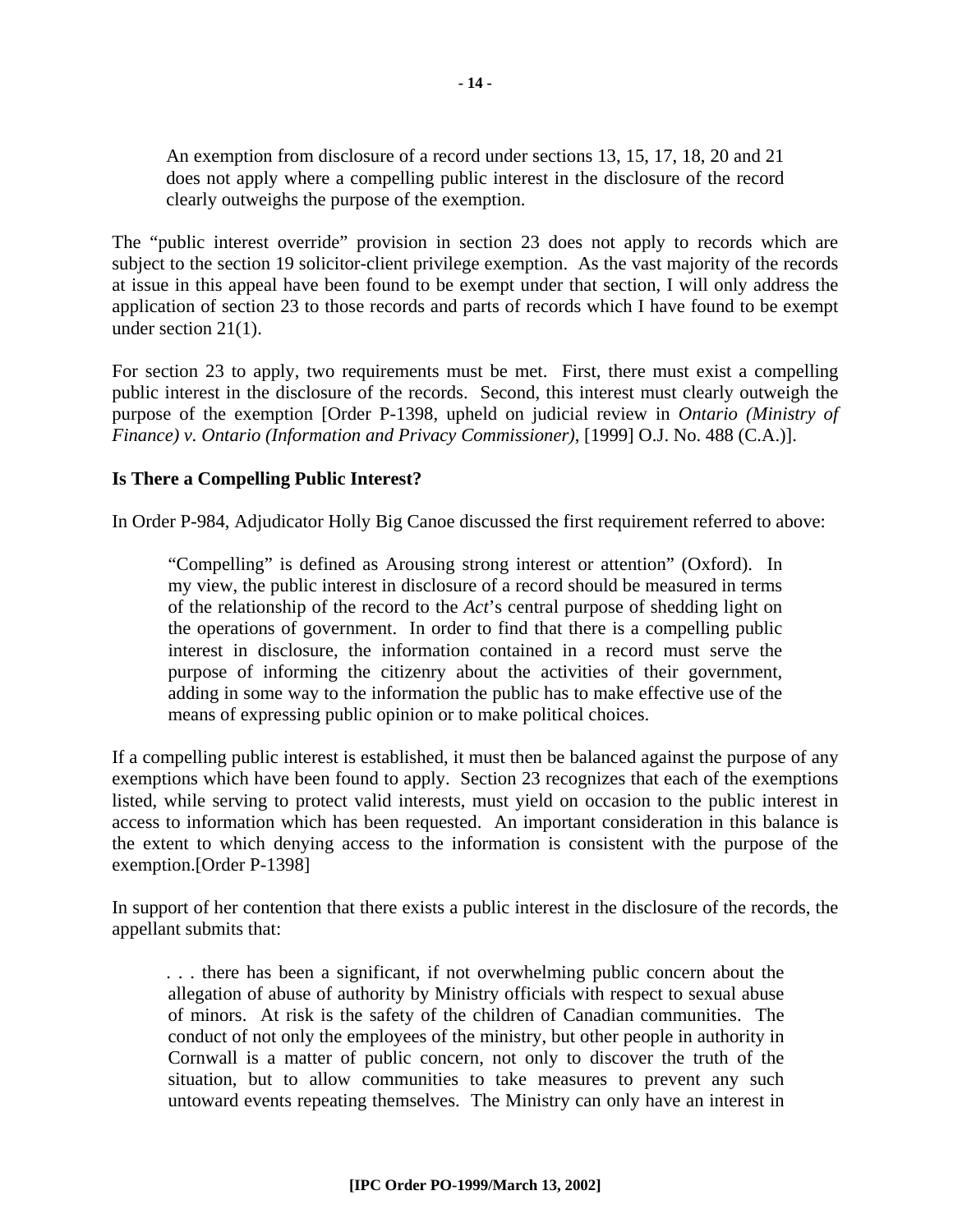protecting itself from the revelation of the potentially abusive activities of its employees. If the information sought does not reveal improper conduct, then the public should be aware of this in order to exonerate the individuals concerned. It is the submission of the [appellant] that section 23 should apply in this case to negate exemptions sought by the Ministry of Corrections. Two of the individuals about whom information is sought are deceased and therefore cannot be harmed by the revelation of information. Given the substantial and justified public interest in the question of the conduct of public officials in Cornwall, it is the submission of the [appellant] that the public interest outweighs the purpose of the exemption.

There can be no dispute that the subject matter of the records at issue has been the subject of a great deal of public interest over the past number of years. I have no difficulty in agreeing with the position taken by the appellant that there exists a compelling public interest in the disclosure of the information contained in the records at issue in this appeal, taken as a whole. It should be noted, however, that section 23 has potential application only to those records which I have found, in whole or in part, to be exempt under section 21(1).

#### **Does the Public Interest Outweigh the Purpose of the Section 21(1) Exemption?**

It is important to note that section 21 is a mandatory exemption whose fundamental purpose is to ensure that the personal privacy of individuals is maintained except where infringements on this interest are justified. In my view, where the issue of public interest is raised, one must necessarily weigh the costs and benefits of disclosure to the public. As part of this balancing, I must determine whether a compelling public interest exists which outweighs the purpose of the exemption. [Order PO-1705]

Under section 1 of the *Act*, the protection of personal privacy is identified as one of the central purposes of the *Act*. It is important to note that section 21 is a mandatory exemption whose fundamental purpose is to ensure that the personal privacy of individuals is maintained except where infringements on this interest are justified.

Commenting generally on the personal privacy exemption under the Freedom of Information scheme, the drafters of *Public Government for Private People: The Report of the Commission on Freedom of Information and Individual Privacy/1980*, vols. 2 and 3 (Toronto: Queen's Printer, 1980) (the Williams Commission Report) indicated that the legislation must take into account situations where there is an undeniably compelling interest in access, situations where there should be a balancing of privacy interests, and situations which would generally be regarded as particularly sensitive in which case the information should be made the subject of a presumption of confidentiality. In this regard, the Williams Commission Report recommended that [a]s the personal information subject to the request becomes more sensitive in nature ... the effect of the proposed exemption is to tip the scale in favour of non-disclosure".[Order MO-1254]